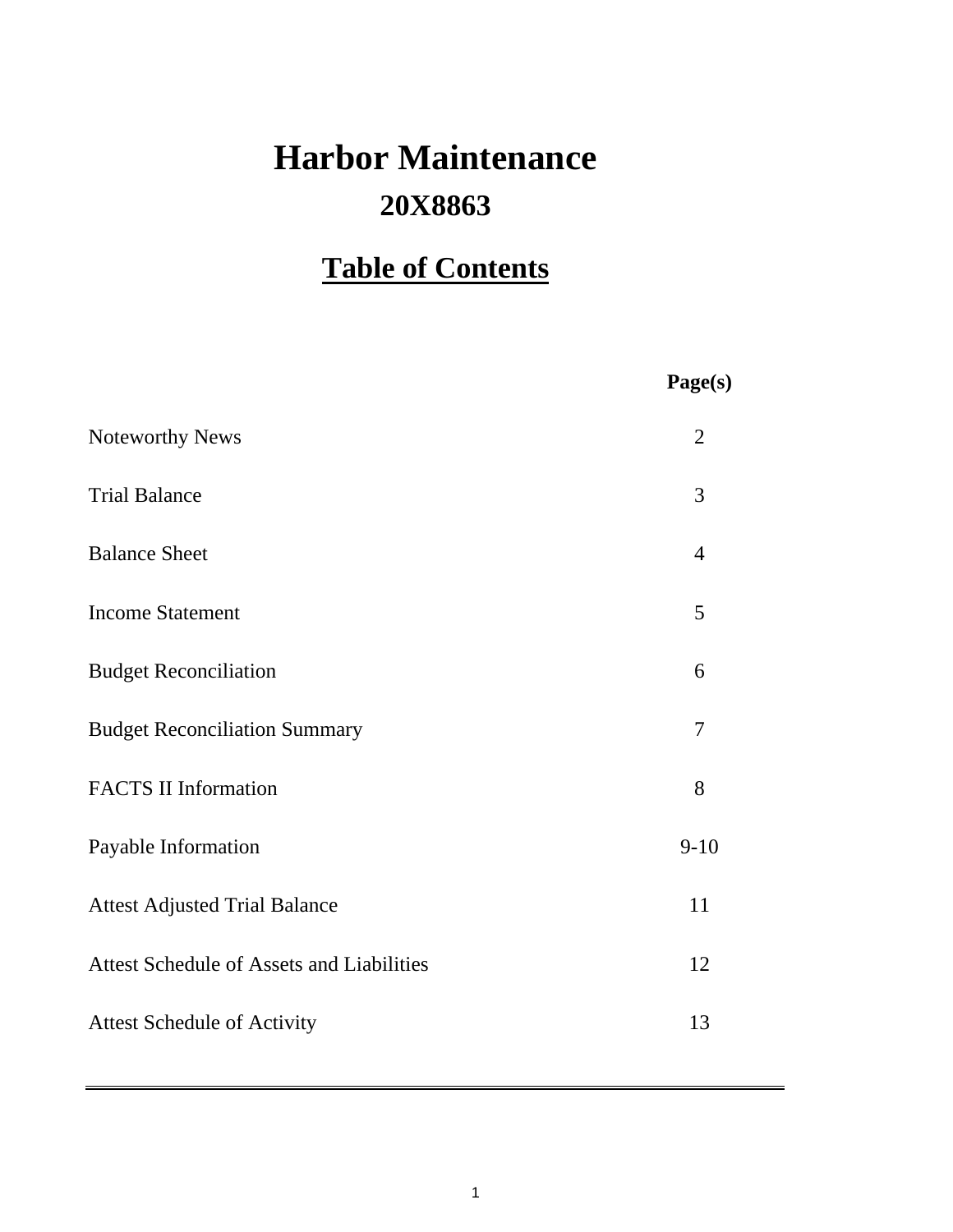# **Harbor Maintenance**

## **20X8863**

# **Noteworthy News**

**1.** We have changed the account number for Interest on Investments to 5311 from 5310. This change is in accordance with the Standard General Ledger.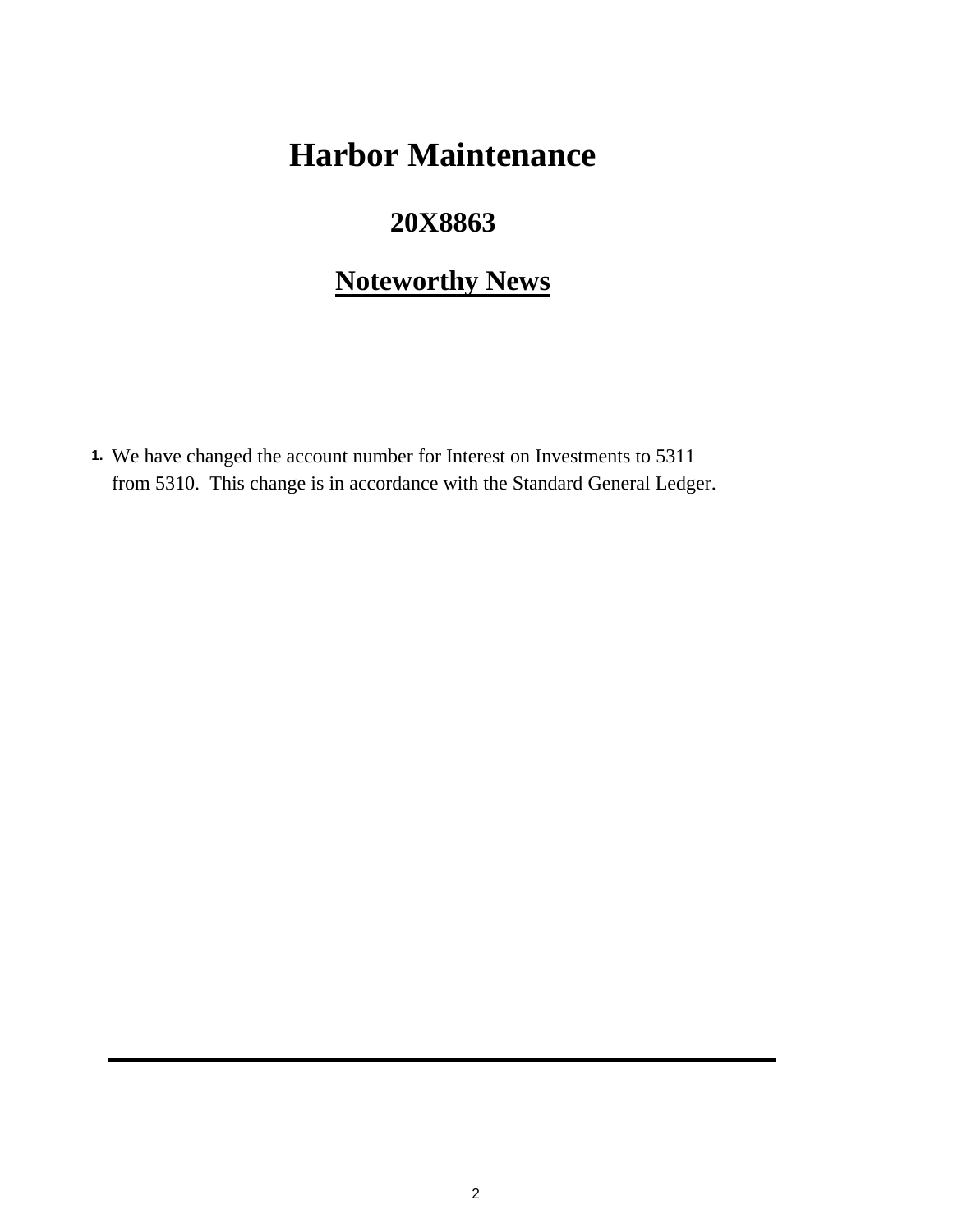## **Harbor Maintenance Trust Fund 20X8863 Trial Balance (Final) March 31, 2004 Through April 30, 2004**

**RUN DATE: 05/12/04**

|       | <b>RUN TIME: 15:08:10</b>             |                   |                   |                   |                   |
|-------|---------------------------------------|-------------------|-------------------|-------------------|-------------------|
| G/L   |                                       | <b>BEGINNING</b>  | <b>TOTAL</b>      | <b>TOTAL</b>      | <b>ENDING</b>     |
| ACCT# | <b>DESCRIPTION</b>                    | <b>BALANCE</b>    | <b>DEBITS</b>     | <b>CREDITS</b>    | <b>BALANCE</b>    |
|       |                                       |                   |                   |                   |                   |
|       | <b>ASSETS</b>                         |                   |                   |                   |                   |
| 1010  | <b>CASH</b>                           | 865.31            | 5,994,351,011.38  | 5,994,351,811.81  | 64.88             |
| 1340  | ACCRUED INCOME RECEIVABLE             | 10,405,203.50     | 7,211,443.27      | 59,055.85         | 17,557,590.92     |
| 1610  | PRINCIPAL ON INVESTMENTS              | 2,072,765,000.00  | 5,937,753,000.00  | 5,931,562,000.00  | 2,078,956,000.00  |
| 1611  | <b>DISCOUNT ON PURCHASE</b>           | (1,583,972.19)    | 0.00              | 0.00              | (1,583,972.19)    |
| 1612  | PREMIUM ON PURCHASE                   | 101,394,409.06    | 1,211,971.41      | 0.00              | 102,606,380.47    |
| 1613  | AMORTIZATION DISC/PREM                | (29,958,633.10)   | 203,467.28        | 3,114,584.32      | (32,869,750.14)   |
|       | <b>TOTAL ASSETS</b>                   | 2,153,022,872.58  | 11,940,730,893.34 | 11,929,087,451.98 | 2,164,666,313.94  |
|       | <b>LIABILITIES</b>                    |                   |                   |                   |                   |
| 2150  | <b>LIABILITY FOR ALLOCATION</b>       | 316,073,034.00    | 55,200,000.00     | 3,000,000.00      | 263,873,034.00    |
|       | <b>TOTAL LIABILITIES</b>              | 316,073,034.00    | 55,200,000.00     | 3,000,000.00      | 263,873,034.00    |
|       | <b>TOTAL NET ASSETS</b>               | 1,836,949,838.58  | 11,995,930,893.34 | 11,932,087,451.98 | 1,900,793,279.94  |
|       | <b>CAPITAL</b>                        |                   |                   |                   |                   |
| 3310  | PRIOR UNDISTRIBUTED INC               | 2,092,079,617.45  | 0.00              | 0.00              | 2,092,079,617.45  |
|       | <b>TOTAL CAPITAL</b>                  | 2,092,079,617.45  | 0.00              | 0.00              | 2,092,079,617.45  |
|       | <b>INCOME</b>                         |                   |                   |                   |                   |
| 5311  | <b>INTEREST ON INVESTMENTS</b>        | 41,868,978.14     | 245,896.25        | 7,431,022.59      | 49,054,104.48     |
| 5800  | <b>TAX ON IMPORTS</b>                 | 254,007,360.67    | 0.00              | 60,276,550.98     | 314,283,911.65    |
| 5800  | TAX ON EXPORTS                        | 2,126,622.95      | 0.00              | 0.00              | 2,126,622.95      |
| 5800  | <b>TAX ON DOMESTICS</b>               | 28,657,841.28     | 0.00              | 1,710,592.83      | 30,368,434.11     |
| 5800  | TAX ON PASSENGERS                     | 3,157,606.12      | 0.00              | 0.00              | 3,157,606.12      |
| 5800  | TAX ON FOREIGN TRADE                  | 57,797,479.76     | 0.00              | 582,288.25        | 58,379,768.01     |
| 5311  | AMORTIZATION/ACCRETION                | (16, 472, 633.79) | 3,114,584.32      | 203,467.28        | (19, 383, 750.83) |
|       | <b>TOTAL INCOME</b>                   | 371,143,255.13    | 3,360,480.57      | 70,203,921.93     | 437,986,696.49    |
|       | <b>EXPENSES</b>                       |                   |                   |                   |                   |
| 5765  | <b>TRANSFER TO SLSDC</b>              | 14,273,034.00     | 1,200,000.00      | 1,200,000.00      | 14,273,034.00     |
| 5765  | TRANSFER TO CUSTOMS                   | 0.00              | 6,000,000.00      | 3,000,000.00      | 3,000,000.00      |
| 5765  | <b>TRANSFER TO CORPS OF ENGINEERS</b> | 612,000,000.00    | 51,000,000.00     | 51,000,000.00     | 612,000,000.00    |
|       | <b>TOTAL EXPENSES</b>                 | 626,273,034.00    | 58,200,000.00     | 55,200,000.00     | 629,273,034.00    |
|       | <b>TOTAL EQUITY</b>                   | 1,836,949,838.58  | 61,560,480.57     | 125,403,921.93    | 1,900,793,279.94  |
|       | <b>BALANCE</b>                        | 0.00              | 12,057,491,373.91 | 12,057,491,373.91 | 0.00              |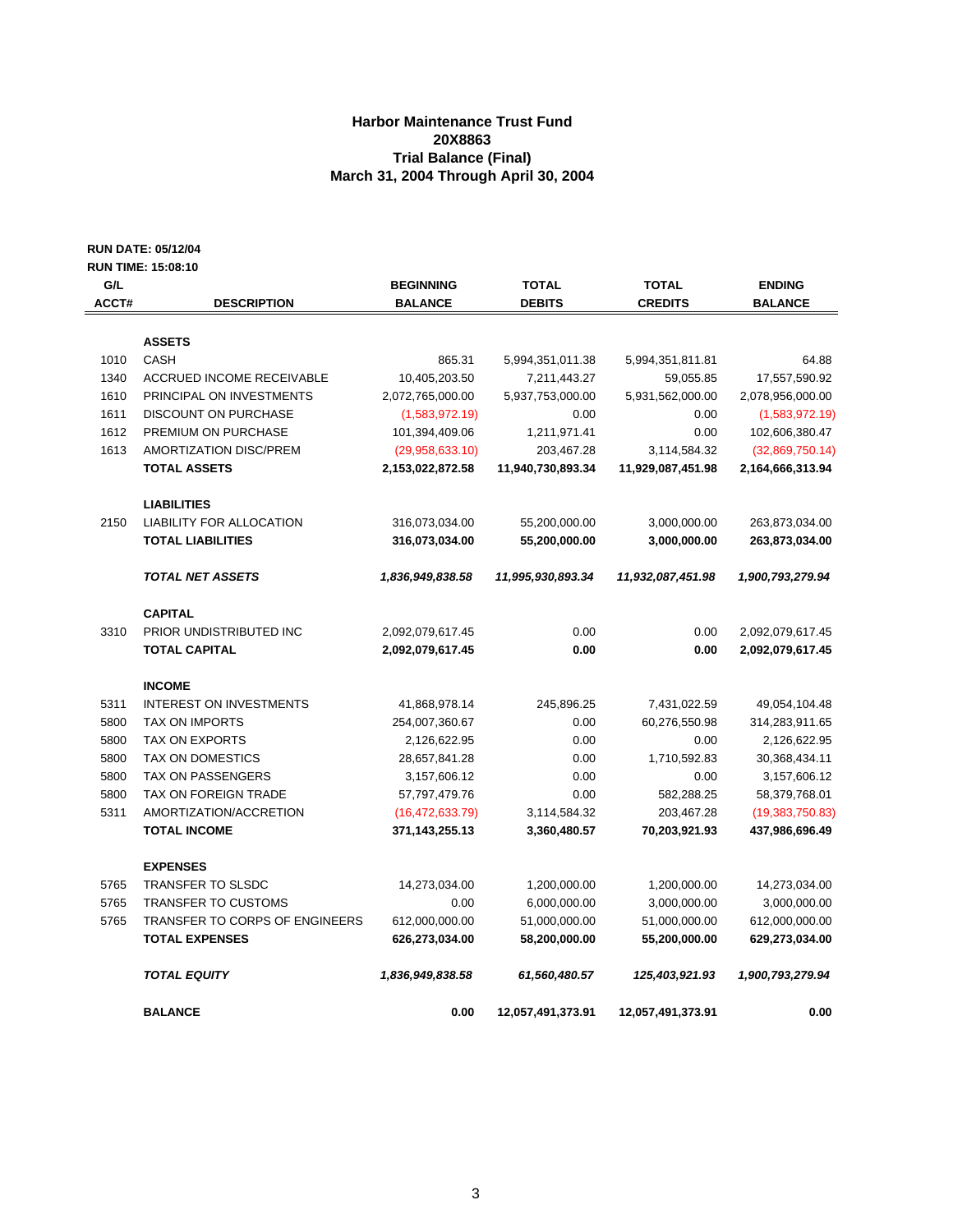## **Harbor Maintenance Trust Fund 20X8863 Balance Sheet (Final) As of April 30, 2004**

*ASSETS*

|                                 | <b>Undisbursed Balances</b><br>Funds Available for Investment                                                                                                    | \$<br>64.88                                                                   | \$<br>64.88                          |
|---------------------------------|------------------------------------------------------------------------------------------------------------------------------------------------------------------|-------------------------------------------------------------------------------|--------------------------------------|
| <b>Receivables</b>              | Interest Receivable                                                                                                                                              | \$<br>17,557,590.92                                                           | 17,557,590.92                        |
| <b>Investments</b>              | Principal On Investments<br><b>Discount on Purchase</b><br>Premium on Purchase<br><b>Amortization Disc/Prem</b><br><b>Net Investments</b><br><b>TOTAL ASSETS</b> | \$<br>2,078,956,000.00<br>(1,583,972.19)<br>102,606,380.47<br>(32,869,750.14) | 2,147,108,658.14<br>2,164,666,313.94 |
| <b>LIABILITIES &amp; EQUITY</b> |                                                                                                                                                                  |                                                                               |                                      |
| <b>Liabilities:</b><br>Equity:  | <b>Other Liabilities</b>                                                                                                                                         | \$<br>263,873,034.00                                                          | \$<br>263,873,034.00                 |
|                                 | <b>Beginning Balance</b><br>Net Change                                                                                                                           | \$<br>2,092,079,617.45<br>(191, 286, 337.51)                                  |                                      |
|                                 | <b>Total Equity</b><br><b>TOTAL LIABILITIES &amp; EQUITY</b>                                                                                                     |                                                                               | 1,900,793,279.94<br>2,164,666,313.94 |

Bureau of the Public Debt Office of Public Debt Accounting Trust Fund Management Branch Date: May 12, 2004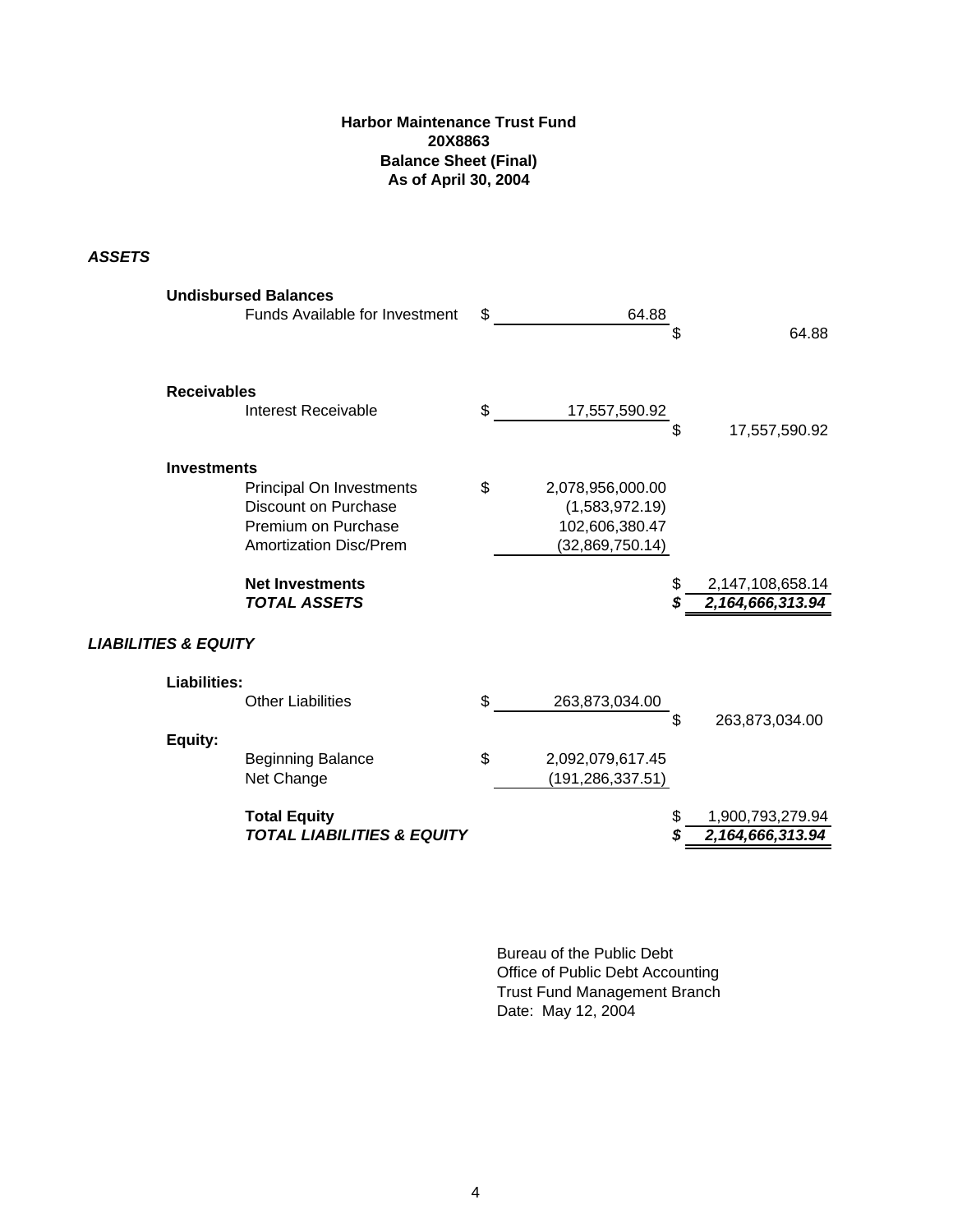### **Harbor Maintenance Trust Fund 20X8863 Income Statement (Final) October 1, 2003 Through April 30, 2004**

| <b>RECEIPTS</b>                 |                                 |   | <b>Current Month</b> | Year-To-Date     |
|---------------------------------|---------------------------------|---|----------------------|------------------|
| Revenue                         |                                 |   |                      |                  |
|                                 | Tax on Domestics                |   | 1,710,592.83         | 30,368,434.11    |
|                                 | Tax on Exports                  |   | 0.00                 | 2,126,622.95     |
|                                 | Tax on Foreign Trade            |   | 582,288.25           | 58,379,768.01    |
|                                 | Tax on Imports                  |   | 60,276,550.98        | 314,283,911.65   |
|                                 | Tax on Passengers               |   | 0.00                 | 3,157,606.12     |
|                                 | <b>Gross Revenue</b>            | S | 62,569,432.06        | 408,316,342.84   |
|                                 | <b>Investment Income</b>        |   |                      |                  |
|                                 | Interest on Investments         |   | 4,274,009.30         | 29,670,353.65    |
|                                 | Subtotal Investment Income      |   | 4,274,009.30         | 29,670,353.65    |
|                                 | <b>Net Receipts</b>             |   | 66,843,441.36 \$     | 437,986,696.49   |
| <b>NONEXPENDITURE TRANSFERS</b> |                                 |   |                      |                  |
|                                 | Transfers to Corps of Engineers |   | 0.00                 | 612,000,000.00   |
|                                 | <b>Transfers to Customs</b>     |   | 3,000,000.00         | 3,000,000.00     |
|                                 | Transfers to SLSDC              |   | 0.00                 | 14,273,034.00    |
|                                 | Subtotal NonExpenditures        |   | 3,000,000.00         | 629,273,034.00   |
|                                 | <b>NET INCREASE/(DECREASE)</b>  |   | 63,843,441.36 \$     | (191,286,337.51) |
|                                 |                                 |   |                      |                  |

#### **Footnotes**

\* Interest on Investments is reported on the accrual basis. Includes interest collected, premium paid, and accrued interest purchased.

| Interest on Investments Cash Basis: |  | $(1, 179, 232.49)$ \$ | 34,192,274.78 |
|-------------------------------------|--|-----------------------|---------------|
|-------------------------------------|--|-----------------------|---------------|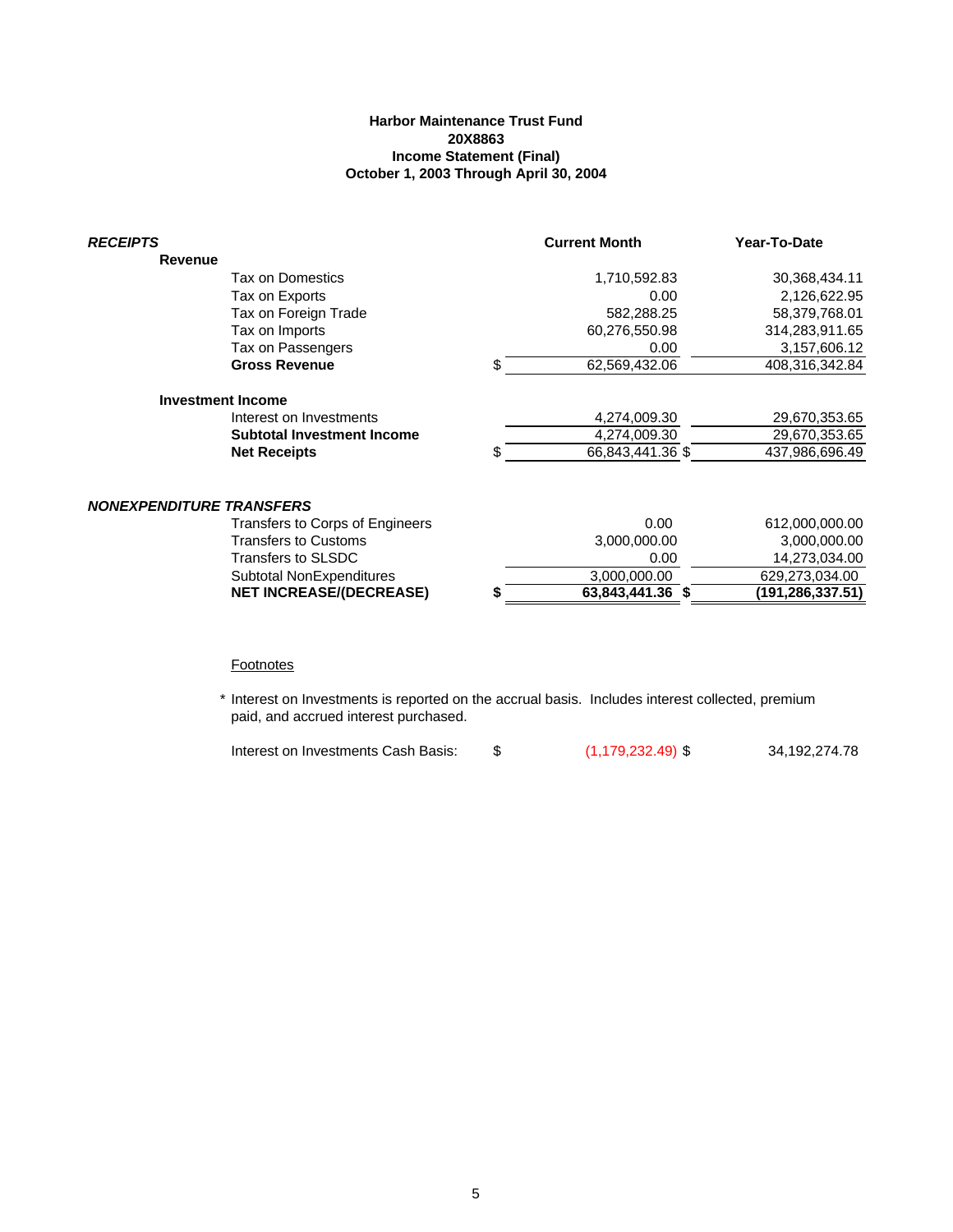## **Harbor Maintenance Trust Fund 20X8863 Budget Reconciliation (Final) April 30, 2004**

| <b>Security Number/</b><br><b>Account Number</b> |                      | <b>TITLE</b>                                            | <b>AMOUNT</b>                 |                    |
|--------------------------------------------------|----------------------|---------------------------------------------------------|-------------------------------|--------------------|
|                                                  |                      |                                                         |                               |                    |
|                                                  |                      | Interest on Investments (Cash)                          | 34, 192, 274. 78              |                    |
| 5800                                             |                      | Tax on Imports                                          | 314,283,911.65                |                    |
| 5800<br>5800                                     |                      | Tax on Exports<br>Tax on Domestics                      | 2,126,622.95<br>30,368,434.11 |                    |
| 5800                                             |                      | Tax on Passengers                                       | 3,157,606.12                  |                    |
| 5800                                             |                      | Tax on Foreign Trade                                    | 58,379,768.01                 |                    |
|                                                  |                      |                                                         |                               |                    |
| 411400                                           |                      | <b>Appropriated Trust Fund Receipts</b>                 |                               | 442,508,617.62     |
| 412400                                           |                      | Amounts Appropriated for Specific Treasury              |                               |                    |
|                                                  |                      |                                                         |                               |                    |
|                                                  |                      | Managed Trust Fund TAFS-Payable-Rescinded               |                               | 0.00               |
|                                                  |                      |                                                         |                               |                    |
| 416600                                           |                      | Treas Mgd Trust Fund Distr of Realized                  |                               |                    |
|                                                  |                      | <b>Authority to be Trans</b>                            |                               | (263, 873, 034.00) |
|                                                  |                      |                                                         |                               |                    |
|                                                  |                      | Transfers to Corps of Engineers                         | (357,000,000.00)              |                    |
|                                                  |                      |                                                         |                               |                    |
| 416700                                           |                      | Treasury-Managed Trust Fund Distrib or Realized         |                               | (357,000,000.00)   |
|                                                  |                      | <b>Authority-Transferred</b>                            |                               |                    |
|                                                  |                      |                                                         |                               |                    |
|                                                  |                      |                                                         |                               |                    |
|                                                  |                      | <b>Transfers to Customs</b>                             | (3,000,000.00)                |                    |
|                                                  |                      | Transfers to SLSDC                                      | (5,400,000.00)                |                    |
| 417300                                           |                      | <b>Transfers Out - Current Year</b>                     |                               | (8,400,000.00)     |
|                                                  |                      |                                                         |                               |                    |
|                                                  |                      |                                                         |                               |                    |
| 417200                                           |                      | Non-Allocation Transfers of Invested Balances - Payable |                               | 0.00               |
|                                                  |                      |                                                         |                               |                    |
|                                                  |                      |                                                         |                               |                    |
| 462000                                           | <b>Beginning Bal</b> | Other Funds Available for Commit/Oblig                  | (2,000,243,975.07)            |                    |
|                                                  |                      |                                                         |                               |                    |
|                                                  |                      | Interest on Investments (Cash)                          | (34, 192, 274.78)             |                    |
| 5800                                             |                      | Tax on Imports                                          | (314, 283, 911.65)            |                    |
| 5800                                             |                      | Tax on Exports                                          | (2, 126, 622.95)              |                    |
| 5800                                             |                      | Tax on Domestics                                        | (30, 368, 434.11)             |                    |
| 5800                                             |                      | Tax on Passengers                                       | (3, 157, 606.12)              |                    |
| 5800                                             |                      | Tax on Foreign Trade                                    | (58, 379, 768.01)             |                    |
| 576519                                           |                      | <b>Transfers to Customs</b>                             | 3,000,000.00                  |                    |
| 576518                                           |                      | Transfers to SLSDC                                      | 14,273,034.00                 |                    |
| 576525                                           |                      | Transfers to Corps of Engineers                         | 612,000,000.00                |                    |
|                                                  |                      |                                                         |                               |                    |
| 462000                                           |                      | Other Funds Available for Commit/Oblig                  |                               | (1,813,479,558.69) |
|                                                  |                      |                                                         |                               |                    |
|                                                  | FY 03 Rescission     |                                                         |                               | (19,500.00)        |
|                                                  |                      |                                                         |                               | (1,813,499,058.69) |
|                                                  |                      |                                                         |                               |                    |
|                                                  |                      |                                                         |                               |                    |
| 420100                                           | <b>Beginning Bal</b> | <b>Total Actual Resources</b>                           |                               | 2,000,263,475.07   |
|                                                  |                      |                                                         |                               |                    |
|                                                  |                      | Fund Balance with Treasury                              | 64.88                         |                    |
|                                                  |                      | Investments at Par                                      | 2,078,956,000.00              |                    |
|                                                  |                      | Less Discount @ Purchase                                | (1,583,972.19)                |                    |
|                                                  |                      |                                                         |                               |                    |
|                                                  |                      | Other Payables                                          | (263,873,034.00)              |                    |
|                                                  |                      |                                                         |                               |                    |
|                                                  |                      | <b>Total Assets and Liabilities</b>                     |                               | 1,813,499,058.69   |
|                                                  |                      |                                                         |                               |                    |
|                                                  |                      |                                                         |                               | (1,813,499,058.69) |
|                                                  |                      |                                                         |                               |                    |
|                                                  |                      |                                                         |                               | 0.00               |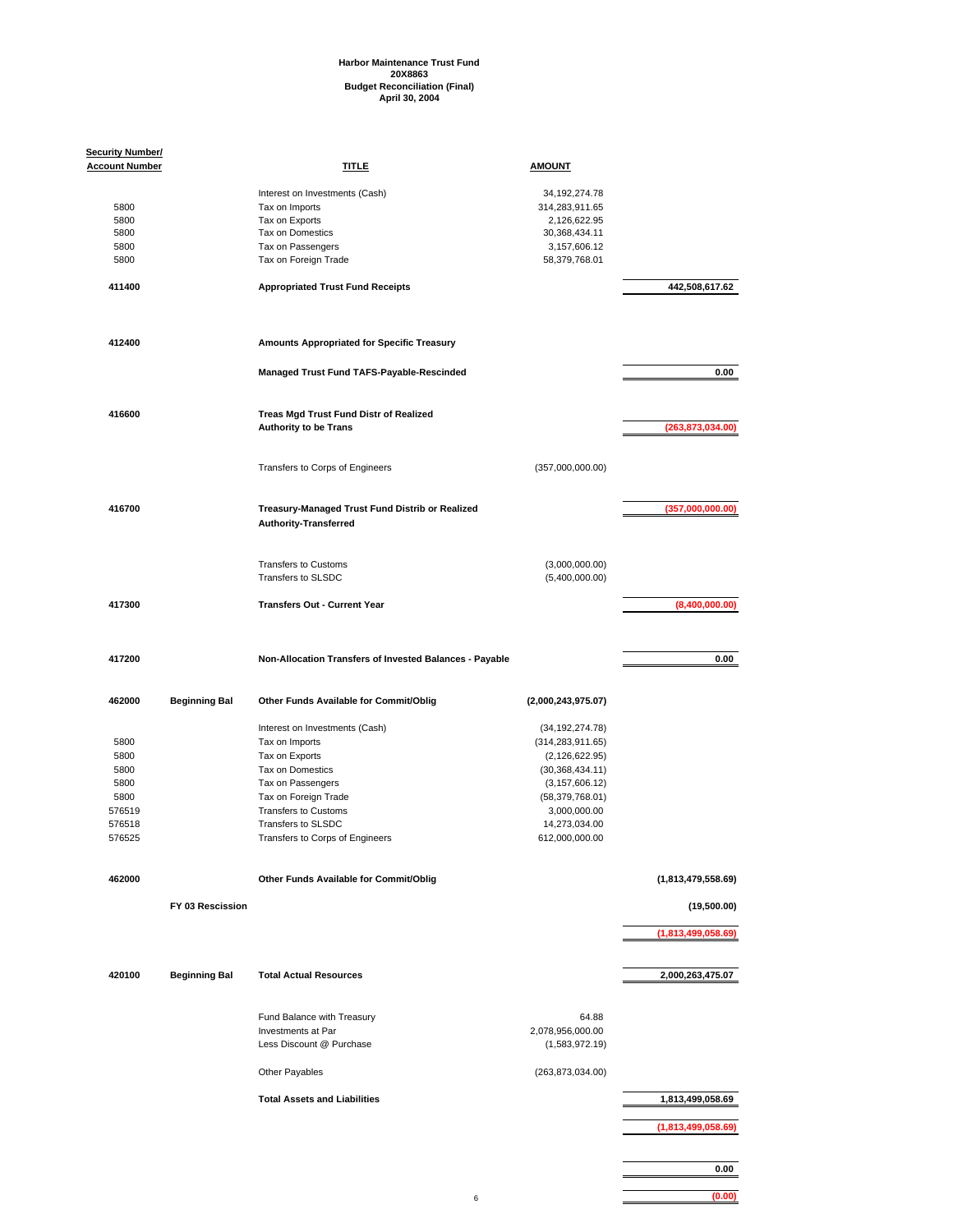## **Harbor Maintenance 20X8863 Budget Reconciliation (Final) April 30, 2004**

| <u>Account Number</u> |                                                                                        | Amount             |
|-----------------------|----------------------------------------------------------------------------------------|--------------------|
| 411400                | <b>Appropriated Trust Fund Receipts</b>                                                | 442,508,617.62     |
| 412400                | Amts Approp F/Specific Treas Mgd Trust Fd TAFS Payable<br><b>Rescinded</b>             | 0.00               |
| 417300                | <b>Transfers Out-Current Year</b>                                                      | (8,400,000.00)     |
| 417200                | <b>Non-Allocation Transfers of Invested Balances-Payable</b>                           | 0.00               |
| 416600                | <b>Treasury-Managed Trust Fund Distrib of Realized Authority</b>                       | (263, 873, 034.00) |
| 416700                | <b>Treasury-Managed Trust Fund Distrib of Realized Authority</b><br><b>Transferred</b> | (357,000,000.00)   |
| 462000                | <b>Other Funds Available for Commit/Oblig</b>                                          | (1,813,499,058.69) |
| 420100                | <b>Total Actual Resources Collected</b>                                                | 2,000,263,475.07   |
|                       |                                                                                        |                    |

**0.00**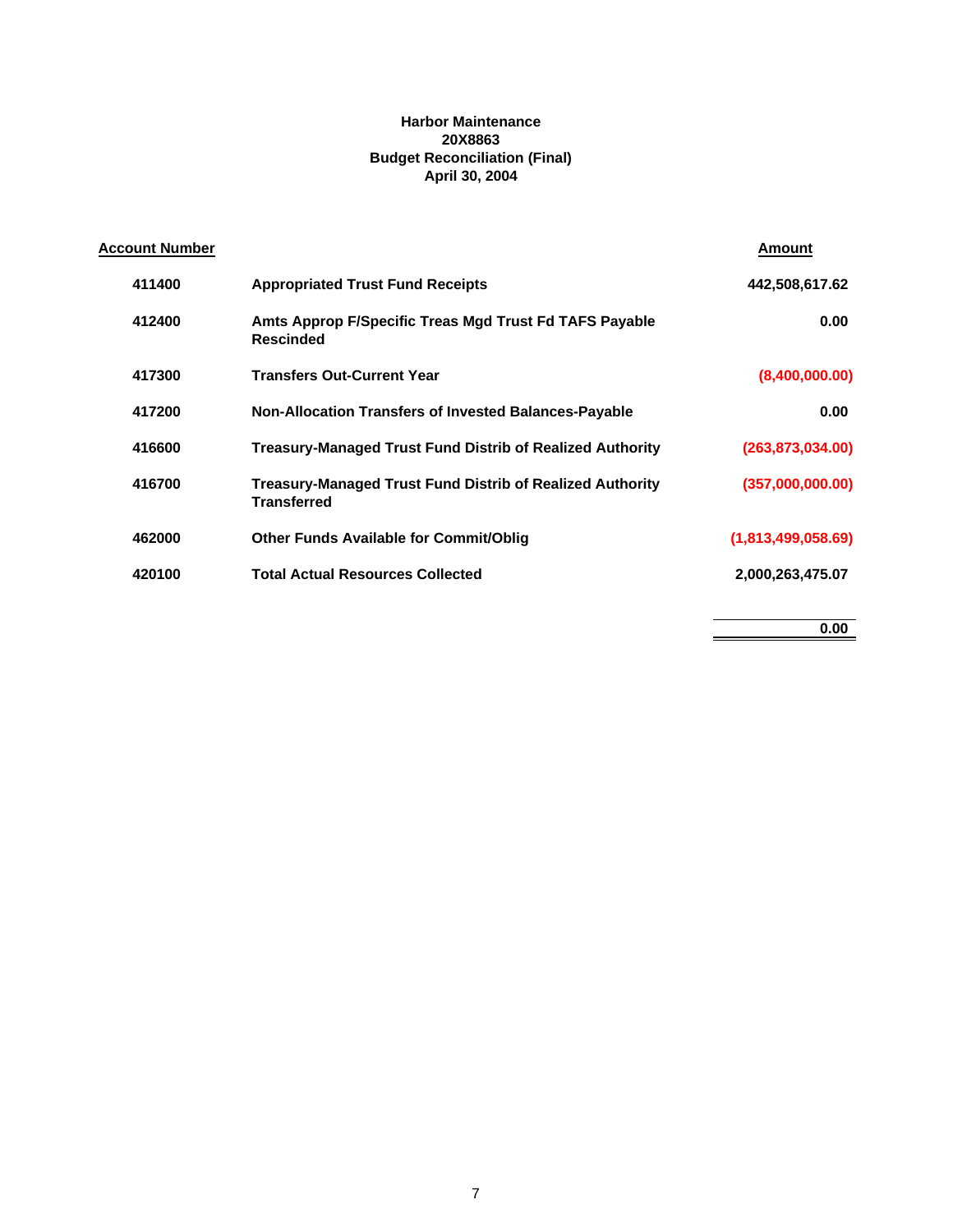## **Harbor Maintenance Trust Fund 20X8863 Facts II Adjusted Trial Balance (Final) April 30, 2004**

| <b>Account</b> | Beginning/<br><b>Ending Balance</b> | <b>Amount</b>      |
|----------------|-------------------------------------|--------------------|
| 1010           | E                                   | 64.88              |
| 1610           | Е                                   | 2,078,956,000.00   |
| 1610           | в                                   | 1,804,159,000.00   |
| 1611           | E                                   | (1,583,972.19)     |
| 4114           | Е                                   | 442,508,617.62     |
| 4166           | B                                   | 0.00               |
| 4166           | E                                   | (263, 873, 034.00) |
| 4167           | Е                                   | (357,000,000.00)   |
| 4172           | Е                                   | 0.00               |
| 4173           | Е                                   | (8,400,000.00)     |
| 4201           | В                                   | 2,000,263,475.07   |
| 4201           | E                                   | 2,000,263,475.07   |
| 4620           | В                                   | (2,000,263,475.07) |
| 4620           | E                                   | (1,813,499,058.69) |
| 4902           | Е                                   | 0.00               |

**0.00**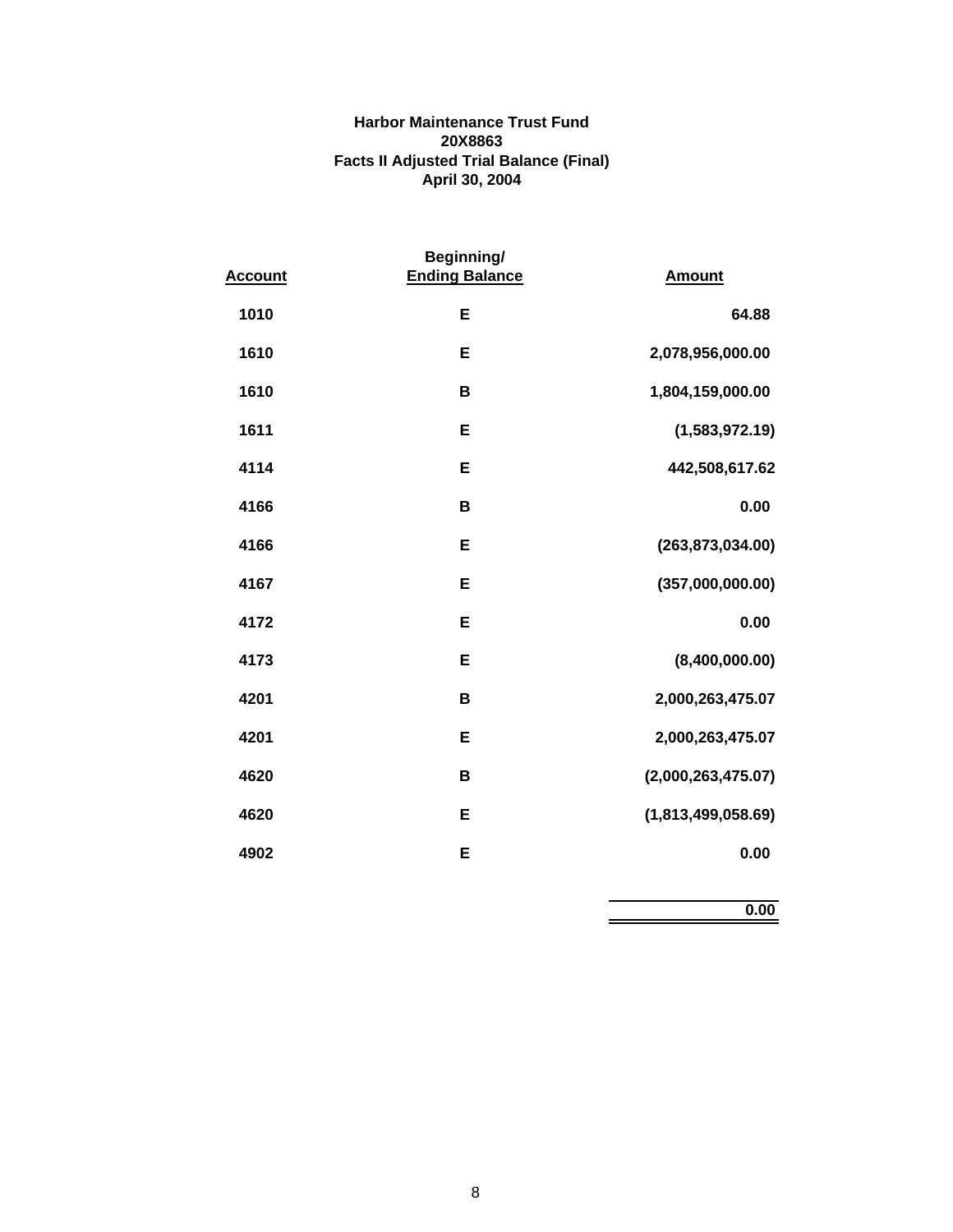| 2150 Payable           |      |      |      |              | As of 09/30/03 Transfers 10/03 Transfers 11/03 Transfers 12/03 Transfers 01/04 New Authority |                                 |
|------------------------|------|------|------|--------------|----------------------------------------------------------------------------------------------|---------------------------------|
| Transfers to Customs   | 0.00 | 0.00 | 0.00 | 0.00         | 0.00                                                                                         | 0.00                            |
| Transfers to SLSDC     | 0.00 | 0.00 | 0.00 | (600.000.00) | (1,800,000.00)                                                                               | 0.00                            |
| Transfers to COE       | 0.00 | 0.00 | 0.00 | 0.00         | 0.00                                                                                         | 612.000.000.00                  |
| Total                  | 0.00 | 0.00 | 0.00 | (600.000.00) |                                                                                              | $(1,800,000.00)$ 612,000,000.00 |
| <b>Current Payable</b> | 0.00 | 0.00 | 0.00 | (600.000.00) | (2,400,000.00)                                                                               | 609,600,000.00                  |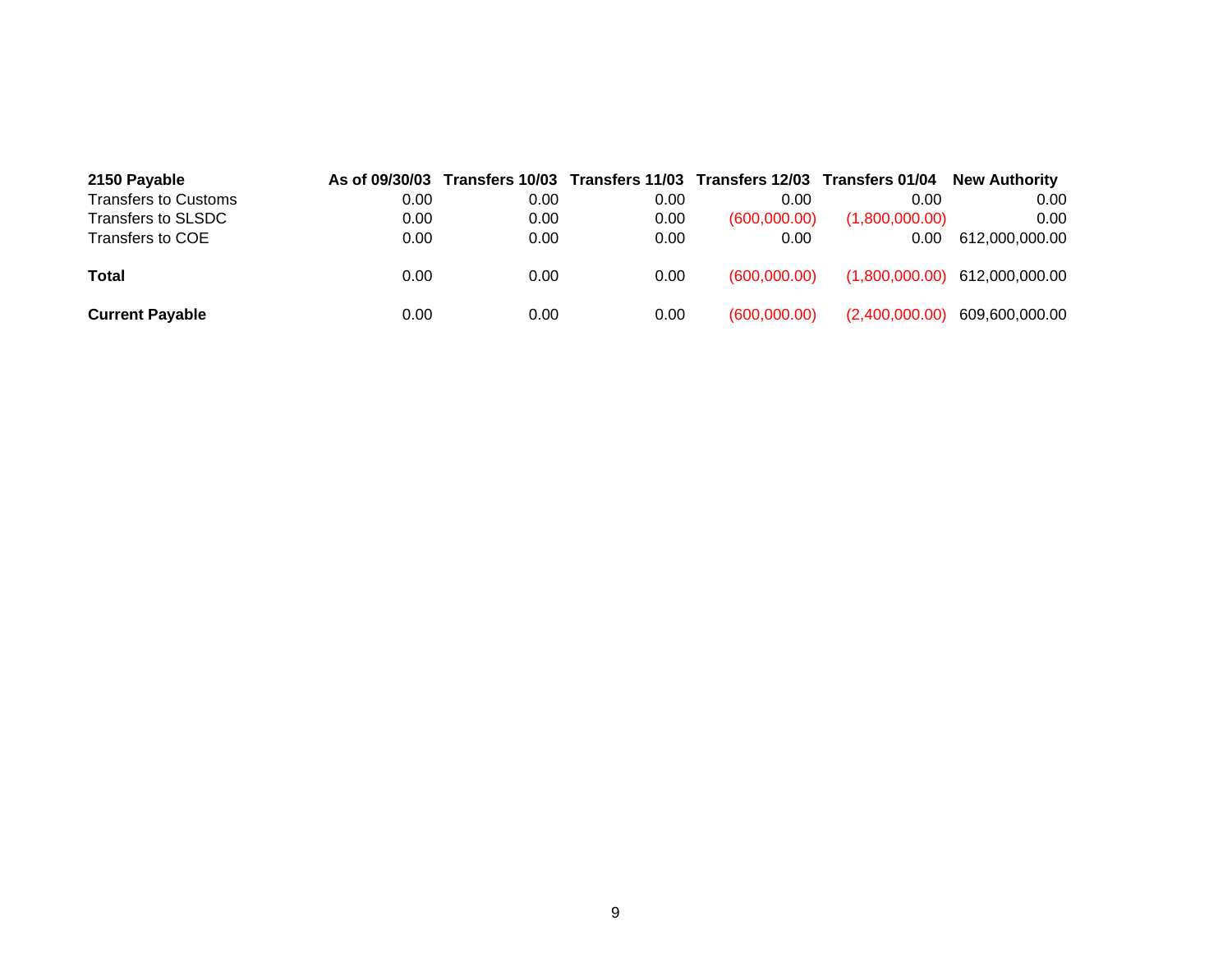| Transfers 02/04  | <b>New Authority</b> | Transfers 03/04   | <b>New Authority</b> | Transfers 04/04   | Transfers 05/04 Transfers 06/04 |
|------------------|----------------------|-------------------|----------------------|-------------------|---------------------------------|
| 0.00             | 0.00                 | 0.00              | 3.000.000.00         | (3,000,000.00)    |                                 |
| (600,000.00)     | 14,273,034.00        | (1,200,000.00)    | 0.00                 | (1,200,000.00)    |                                 |
| (255,000,000.00) | 0.00 <sub>1</sub>    | (51,000,000.00)   | 0.00                 | (51,000,000.00)   |                                 |
| (255,600,000.00) | 14.273.034.00        | (52, 200, 000.00) | 3,000,000.00         | (55, 200, 000.00) |                                 |
| 354,000,000.00   | 368,273,034.00       | 316,073,034.00    | 319,073,034.00       | 263,873,034.00    |                                 |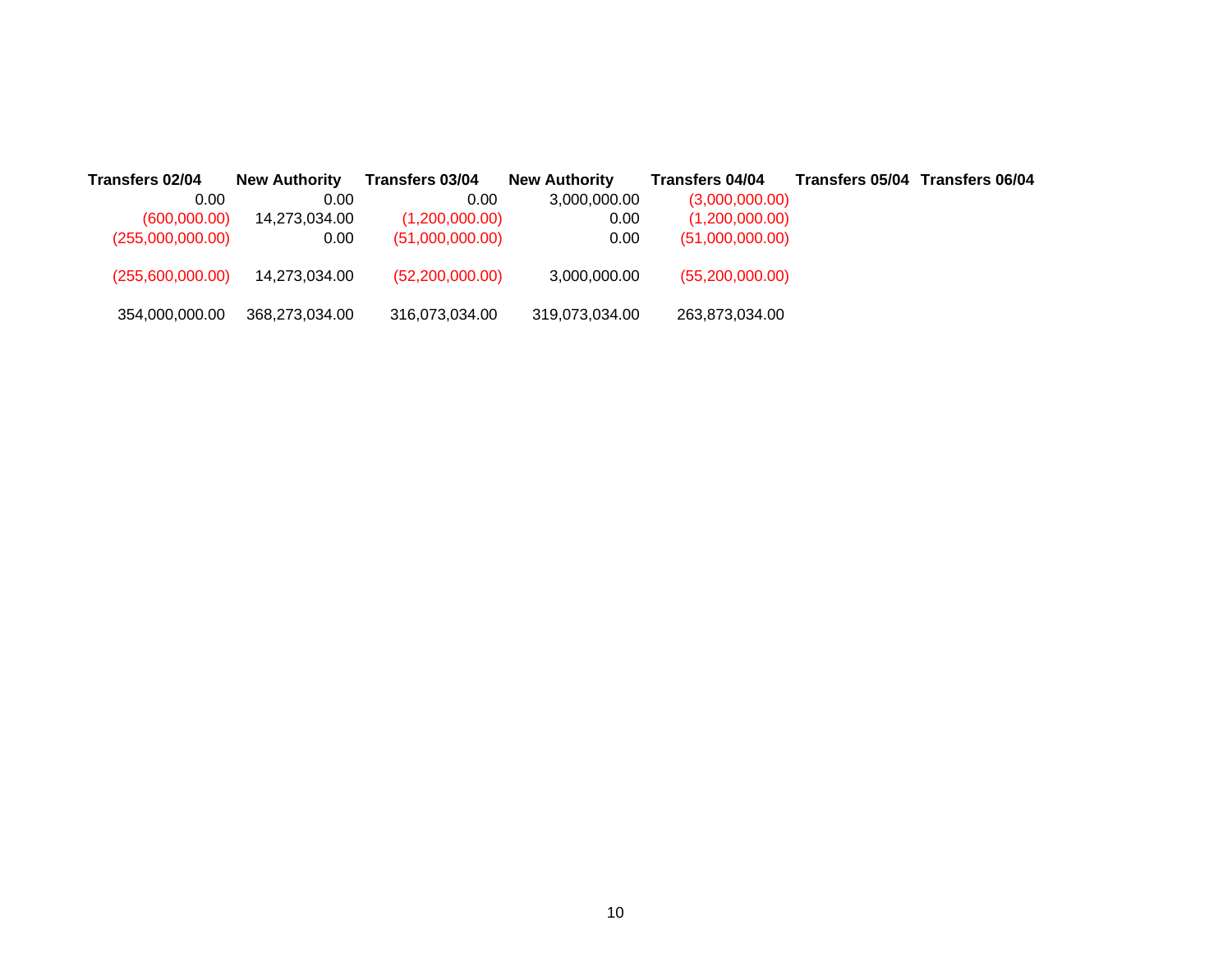# **Harbor Maintenance Trust Fund 20X8863 Trial Balance (Final) March 31, 2004 Through April 30, 2004**

|       | <b>RUN DATE: 05/12/04</b>       |                   |                   |                   |                   |       | <b>MODIFIED</b>   |       | <b>MODIFIED</b>   | <b>MODIFIED</b>   |
|-------|---------------------------------|-------------------|-------------------|-------------------|-------------------|-------|-------------------|-------|-------------------|-------------------|
|       | <b>RUN TIME: 15:08:10</b>       |                   |                   |                   |                   |       | <b>CASH BASIS</b> |       | <b>CASH BASIS</b> | <b>CASH BASIS</b> |
| G/L   |                                 | <b>BEGINNING</b>  | <b>TOTAL</b>      | <b>TOTAL</b>      | <b>ENDING</b>     |       | <b>ADJUSTING</b>  |       | <b>ADJUSTING</b>  | <b>ENDING</b>     |
| ACCT# | <b>DESCRIPTION</b>              | <b>BALANCE</b>    | <b>DEBITS</b>     | <b>CREDITS</b>    | <b>BALANCE</b>    |       | <b>DEBITS</b>     |       | <b>CREDITS</b>    | <b>BALANCE</b>    |
|       | <b>ASSETS</b>                   |                   |                   |                   |                   |       |                   |       |                   |                   |
| 1010  | CASH                            | 865.31            | 5,994,351,011.38  | 5,994,351,811.81  | 64.88             |       | 0.00              |       | 0.00              | 64.88             |
| 1340  | ACCRUED INCOME RECEIVABLE       | 10.405.203.50     | 7,211,443.27      | 59,055.85         | 17,557,590.92     |       | 0.00              |       | 0.00              | 17,557,590.92     |
| 1610  | PRINCIPAL ON INVESTMENTS        | 2,072,765,000.00  | 5,937,753,000.00  | 5,931,562,000.00  | 2,078,956,000.00  |       | 0.00              |       | 0.00              | 2,078,956,000.00  |
| 1611  | <b>DISCOUNT ON PURCHASE</b>     | (1,583,972.19)    | 0.00              | 0.00              | (1,583,972.19)    |       | 0.00              |       | 0.00              | (1,583,972.19)    |
| 1612  | PREMIUM ON PURCHASE             | 101,394,409.06    | 1,211,971.41      | 0.00              | 102,606,380.47    |       | 0.00              |       | 0.00              | 102,606,380.47    |
| 1613  | AMORTIZATION DISC/PREM          | (29,958,633.10)   | 203,467.28        | 3,114,584.32      | (32,869,750.14)   |       | 0.00              |       | 0.00              | (32,869,750.14)   |
|       | <b>TOTAL ASSETS</b>             | 2,153,022,872.58  | 11,940,730,893.34 | 11,929,087,451.98 | 2,164,666,313.94  |       | 0.00              |       | 0.00              | 2,164,666,313.94  |
|       | <b>LIABILITIES</b>              |                   |                   |                   |                   |       |                   |       |                   |                   |
| 2150  | <b>LIABILITY FOR ALLOCATION</b> | 316.073.034.00    | 55.200.000.00     | 3.000.000.00      | 263,873,034.00    | (1.2) | 263.873.034.00    |       | 0.00              | 0.00              |
|       | <b>TOTAL LIABILITIES</b>        | 316,073,034.00    | 55,200,000.00     | 3,000,000.00      | 263,873,034.00    |       | 263,873,034.00    |       | 0.00              | 0.00              |
|       |                                 |                   |                   |                   |                   |       |                   |       |                   |                   |
|       | <b>TOTAL NET ASSETS</b>         | 1,836,949,838.58  | 11,995,930,893.34 | 11.932.087.451.98 | 1,900,793,279.94  |       | 263,873,034.00    |       | 0.00              | 2,164,666,313.94  |
|       | <b>CAPITAL</b>                  |                   |                   |                   |                   |       |                   |       |                   |                   |
| 3310  | PRIOR UNDISTRIBUTED INC         | 2,092,079,617.45  | 0.00              | 0.00              | 2,092,079,617.45  | (1,2) | 263,873,034.00    |       | 0.00              | 1,828,206,583.45  |
|       | PROGRAM AGENCY EQUITY           | 0.00              | 0.00              | 0.00              | 0.00              |       | 0.00              | (1,2) | 263,873,034.00    | 263,873,034.00    |
|       | <b>TOTAL CAPITAL</b>            | 2,092,079,617.45  | 0.00              | 0.00              | 2,092,079,617.45  |       | 263,873,034.00    |       | 263,873,034.00    | 2,092,079,617.45  |
|       | <b>INCOME</b>                   |                   |                   |                   |                   |       |                   |       |                   |                   |
| 5311  | <b>INTEREST ON INVESTMENTS</b>  | 41,868,978.14     | 245,896.25        | 7,431,022.59      | 49,054,104.48     |       | 0.00              |       | 0.00              | 49,054,104.48     |
| 5800  | <b>TAX ON IMPORTS</b>           | 254,007,360.67    | 0.00              | 60,276,550.98     | 314,283,911.65    |       | 0.00              |       | 0.00              | 314,283,911.65    |
| 5800  | <b>TAX ON EXPORTS</b>           | 2,126,622.95      | 0.00              | 0.00              | 2,126,622.95      |       | 0.00              |       | 0.00              | 2,126,622.95      |
| 5800  | <b>TAX ON DOMESTICS</b>         | 28,657,841.28     | 0.00              | 1,710,592.83      | 30,368,434.11     |       | 0.00              |       | 0.00              | 30,368,434.11     |
| 5800  | TAX ON PASSENGERS               | 3,157,606.12      | 0.00              | 0.00              | 3,157,606.12      |       | 0.00              |       | 0.00              | 3,157,606.12      |
| 5800  | TAX ON FOREIGN TRADE            | 57.797.479.76     | 0.00              | 582.288.25        | 58.379.768.01     |       | 0.00              |       | 0.00              | 58,379,768.01     |
| 5311  | AMORTIZATION/ACCRETION          | (16, 472, 633.79) | 3.114.584.32      | 203.467.28        | (19, 383, 750.83) |       | 0.00              |       | 0.00              | (19, 383, 750.83) |
|       | <b>TOTAL INCOME</b>             | 371,143,255.13    | 3.360.480.57      | 70.203.921.93     | 437,986,696.49    |       | 0.00              |       | 0.00              | 437,986,696.49    |
|       | <b>EXPENSES</b>                 |                   |                   |                   |                   |       |                   |       |                   |                   |
| 5765  | <b>TRANSFER TO SLSDC</b>        | 14,273,034.00     | 1,200,000.00      | 1,200,000.00      | 14,273,034.00     |       |                   |       |                   |                   |
| 5765  | <b>TRANSFER TO CUSTOMS</b>      | 0.00              | 6,000,000.00      | 3,000,000.00      | 3,000,000.00      |       | 0.00              | (1)   | 8,873,034.00      | (5,873,034.00)    |
| 5765  | TRANSFER TO CORPS OF ENGINEERS  | 612,000,000.00    | 51,000,000.00     | 51,000,000.00     | 612,000,000.00    |       | 0.00              | (2)   | 255,000,000.00    | 357,000,000.00    |
|       | <b>TOTAL EXPENSES</b>           | 626,273,034.00    | 58,200,000.00     | 55,200,000.00     | 629,273,034.00    |       | 0.00              |       | 263,873,034.00    | 365,400,000.00    |
|       | <b>TOTAL EQUITY</b>             | 1,836,949,838.58  | 61,560,480.57     | 125,403,921.93    | 1,900,793,279.94  |       | 0.00              | (1,2) | 263,873,034.00    | 2,164,666,313.94  |
|       | <b>BALANCE</b>                  | 0.00              | 12,057,491,373.91 | 12,057,491,373.91 | 0.00              | (1,2) | 263,873,034.00    | (1,2) | 263,873,034.00    | 0.00              |

**Footnotes**

**1 To reverse the current payable \$8,873,034.00 to convert the "Transfer to SLSDC" account into a cash basis figure.**

**2 To reverse the current payable \$255,000,000.00 to convert the "Transfer to Corps of Engineers" account into a cash basis figure.**

**3 To reclassify the current payable \$263,873,034.00 as Program Agency Equity.**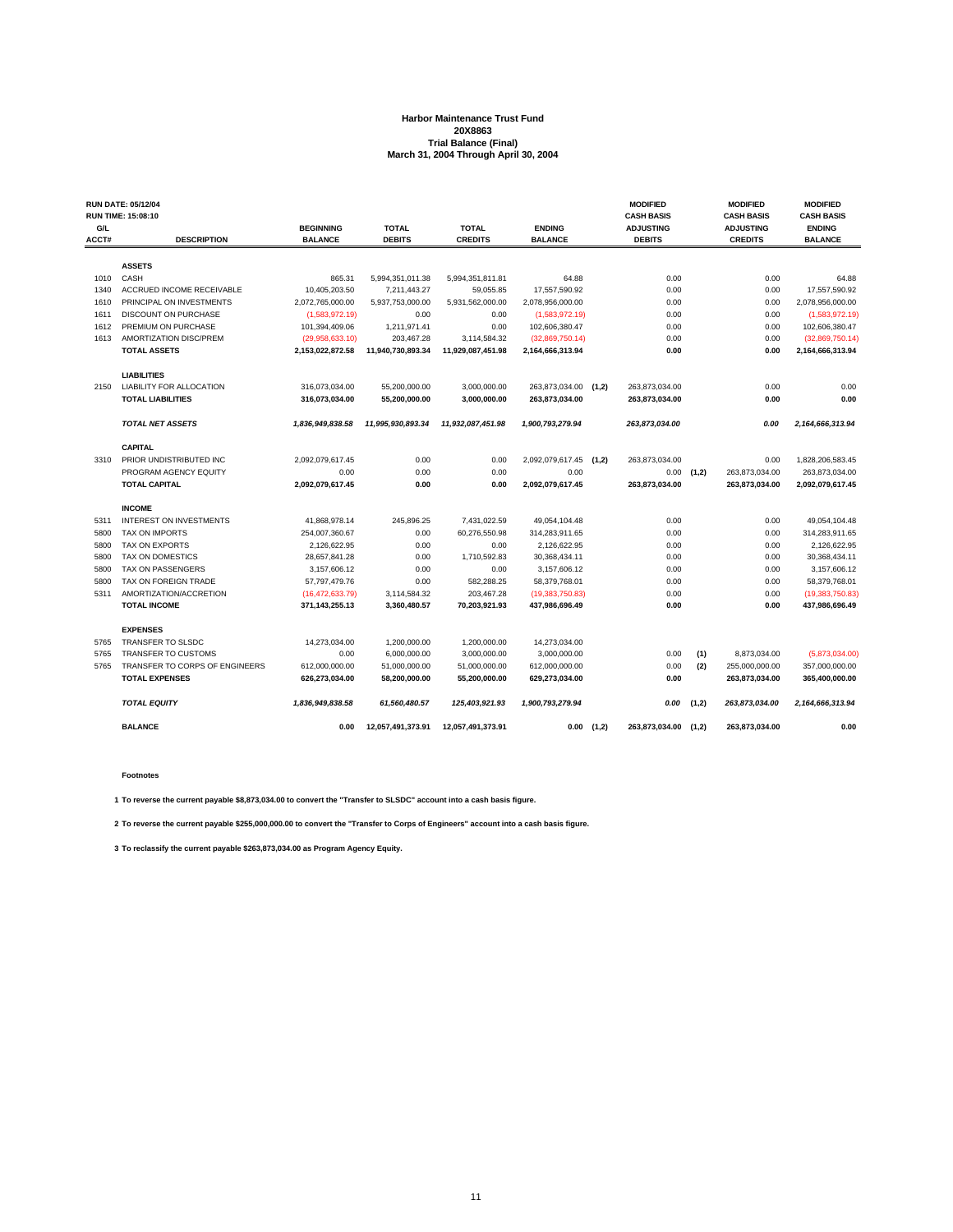## **Harbor Maintenance Trust Fund 20X8863 Schedule of Assets & Liabilities (Final) As of April 30, 2004**

*ASSETS*

| <b>Total Equity</b><br><b>TOTAL LIABILITIES &amp; EQUITY</b>    |          | \$                                | 1,900,793,279.94<br>2,164,666,313.94 |
|-----------------------------------------------------------------|----------|-----------------------------------|--------------------------------------|
| Other:<br><b>Beginning Balance</b><br>Net Change                | \$<br>\$ | 1,828,206,583.45<br>72,586,696.49 |                                      |
| <b>LIABILITIES</b><br><b>Program Agency Equity</b><br>Available | \$       | 263,873,034.00<br>\$              | 263,873,034.00                       |
| <b>TOTAL ASSETS</b>                                             |          | \$                                | 2,147,108,658.14<br>2,164,666,313.94 |
| <b>Investments</b><br>Net Investments                           | \$       | 2,147,108,658.14                  |                                      |
| <b>Receivables</b><br>Interest Receivable                       | \$       | 17,557,590.92<br>\$               | 17,557,590.92                        |
| <b>Undisbursed Balances</b><br>Funds Available for Investment   | \$       | 64.88<br>\$                       | 64.88                                |

Bureau of the Public Debt Office of Public Debt Accounting Trust Fund Management Branch Date: May 12, 2004